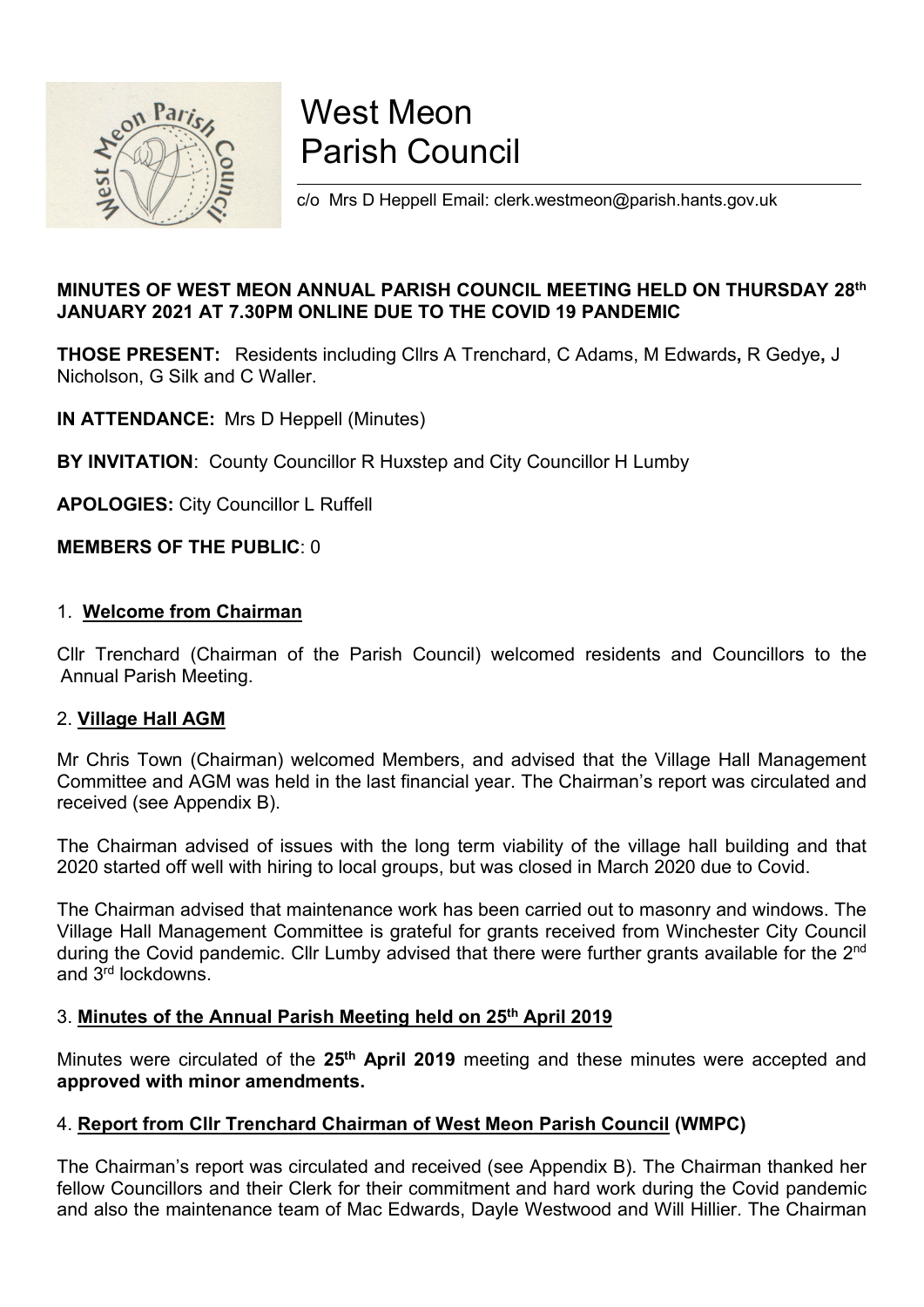provided information on the grants awarded to groups in the community over the past year and advised that further grants are available until the end of the financial year. She also thanked the Clerk and Cllr Nicholson for provided information on the grants awarded to groups in the community over the past year and<br>advised that further grants are available until the end of the financial year. She also thanked the<br>Clerk and Cllr Nicholson for provided information on the grants awarded to groups in the community over the past year and<br>advised that further grants are available until the end of the financial year. She also thanked the<br>Clerk and Cllr Nicholson for provided information on the grants awarded to groups in the com<br>advised that further grants are available until the end of the financ<br>Clerk and Cllr Nicholson for their support on finance and advised<br>been passed.<br>The Chair provided information on the grants awarded to groups in the community over the past year and<br>advised that further grants are available until the end of the financial year. She also thanked the<br>Clerk and Cllr Nicholson for provided information on the grants awarded to groups in the community over the past year and advised that further grants are available until the end of the financial year. She also thanked the Clerk and Cllr Nicholson for provided information on the grants awarded to groups in the community over the past year and<br>advised that further grants are available until the end of the financial year. She also thanked the<br>Clerk and Cllr Nicholson for provided information on the grants awarded to groups in the community over the past year and<br>advised that further grants are available until the end of the financial year. She also thanked the<br>Clerk and Clir Nicholson for provided information on the grants awarded to groups in the community over the past year and<br>advised that further grants are available until the end of the financial year. She also thanked the<br>Clerk and ClIr Nicholson for provided information on the grants awarded to groups in the community over the advised that further grants are available until the end of the financial year. She alse Clerk and ClIr Nicholson for their support on finance a

Legion.

provided information on the grants awarded to groups in the community over the past year and<br>advised that further grants are available until the end of the financial year. She also thanked the<br>Clerk and Cllr Nicholson for provided information on the grants awarded to groups in the community over the past year and advised that further grants are available until the end of the financial year. She also thanked the Clerk and ClIr Nicholson for provided information on the grants awarded to groups in the community over the past year and<br>advised that further grants are available until the end of the financial year. She also thanked the<br>Clerk and ClIr Nicholson for provided information on the grants awarded to groups in the community over the past year and<br>advised that further grants are available until the end of the financial year. She also thanked the<br>Clerk and ClIr Nicholson for above that thus are available that the eld or the minicial year. One has been passed.<br>Clerk and Clir Nicholson for their support on finance and advised the Parish Council audit had<br>been passed.<br>The Chairman reported work c The Chairman reported work carried out by the Parish Council, including a new circular seat, tree<br>The Chairman reported work carried out by the Parish Council, including a new circular seat, tree<br>work, resurfacing the step The Chairman reported work carried out by the Parish Council, including a new circular seat, tree<br>work, resurfacing the steps by the church, and commenting on numerous planning applications.<br>The Chairman advised that Cllr Wolk, resultacing the steps by the cition, and commenting orritantedos planting applications.<br>The Chairman advised that Cllr Waller had made progress on the Village Design Statement and<br>produced two booklets on the 2nd Wor The Chairman advised that Clir Waller had made progress on the Village Design Statement and<br>produced two booklets on the 2nd World War and that donations raised were given to the British<br>Legion.<br>The Parish Council had made The Chairman thanked Clir Huxstep For his suppress on the vialge Designi Distributed two booklets on the 2nd World War and that donations raised were given to the British Legion.<br>The Parish Council had made substantial gra Eegion:<br>The Parish Council had made substantial grants in the community and supported a whole range of<br>The Chairman gave thanks to ClIr Roger Huxstep, Hampshire County Councillor, and Clirs Hugh<br>Lumby and Laurence Ruffell, The Parish Council had made substantial grants in the community and supported a whole range of<br>The Chairman gave thanks to Clir Roger Huxstep, Hampshire County Councillor, and Clirs Hugh<br>The Chairman gave thanks to Clir Ro The Chairman under sussential grants in the community and supported a whole range or<br>The Chairman gave thanks to Cllr Roger Huxstep, Hampshire County Councillor, and Clirs Hugh<br>Lumby and Laurence Ruffell, Winchester City C Vinage inisulturoirs and elterphese.<br>
The Chairman gave thanks to Clir Roger Huxstep, Hampshire County Councillor, and Clirs Hugh<br>
Lumby and Laurence Ruffell, Winchester City Councillors, for their support over the year. S

The Continuiting wave trains to burn frougher trains particulately, trainspare bothing that there are two vacancies<br>
Lumby and Laurence Ruffell, Winchester City Councillors, for their support over the year. She also<br>
thank non the Parish Council for parishioners to join.<br>
S. Hampshire County Councillor Huxstep's Report<br>
The Chairman thanked Cllr Huxstep's Report<br>
The Chairman thanked Cllr Huxstep for his support and assistance over the past E. Hampshire County Councillor Huxstep for his support and assistance over the past year. Cllr<br>The Chairman thanked Cllr Huxstep for his support and assistance over the past year. Cllr<br>Huxstep's report following the meetin <sup>27</sup> Exampler advised that the community still had concerns on traffic mandemondation. The Chairman thanked Cllr Huxstep for his support and assistance over the past year. Cllr Huxstep's report following the meeting was ci The Chairman thanked Cllr Huxstep for his support and assistance over the past year. Cllr<br>Huxstep's reported on Hampshire County Council's continuing support to older residents during<br>Clir Huxstep reported on Hampshire Cou Cllr Huxstep reported on Hampshire County Council's continuing supporte Coronavirus outbreak by removing the restriction on using free Obefore 9:30am from Monday 25<sup>th</sup> January 2021.<br>He also reported on help for families a Defore 9:30am from Monday 25<sup>m</sup> January 2021.<br>
He also reported on help for families and individuals who are struggling to cope financially, due to<br>
the impact of the COVID-19 pandemic and lockdowns. Assistance is availabl He also reported on help for families and individuals who are struggling to cope financially, due to<br>the impact of the COVID-19 pandemic and lockdowns. Assistance is available to pay for food and<br>energy, as well as essenti

19. Via the Citizens Advice Service (0800 144 8848) and local community groups across Hampshire.<br>
7. Winchester City Councillors Lumby/Ruffell's Report<br>
The Lumby's report was circulated and received, giving information on gar classing the state of the state burst and the state of the Section T. **Vinchester City Councillors Lumby/Ruffell's Report**<br>
ClIr Lumby's report was circulated and received, giving information on garden wast<br>
ClIr Lumby als

attending.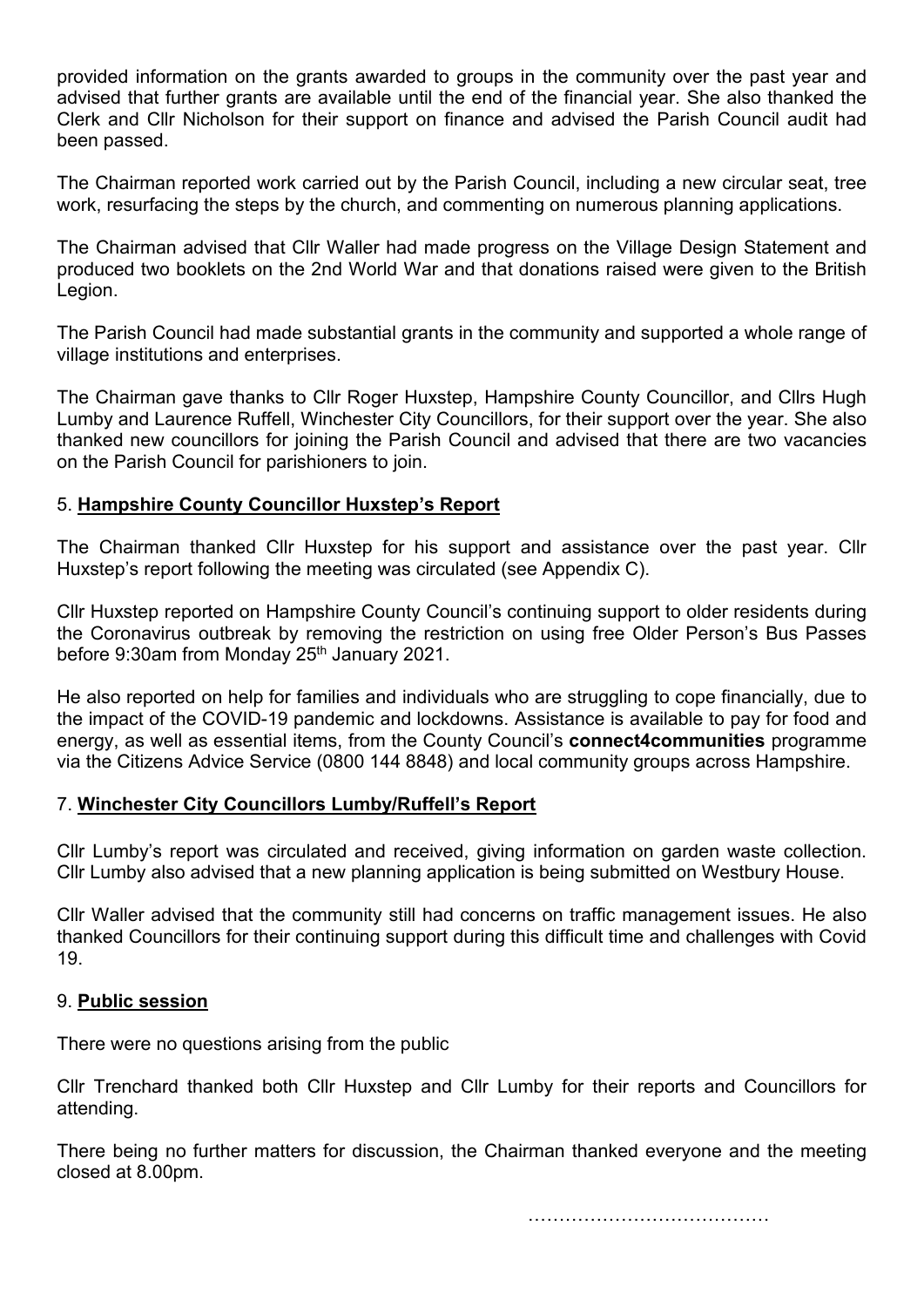**Appendix A**<br> **Report for West Meon Village Hall**<br>
Report on 2019 for the 2019 Annual Parish Meeting Appendix A<br>Report for West Meon Village Hall<br>Report on 2019 for the 2019 Annual Parish Meeting<br>2019

# 2019

**Appendix A**<br> **Appendix A**<br> **Report for West Meon Village Hall**<br>
Report on 2019 for the 2019 Annual Parish Meeting<br>
2019<br>
The facilities were reasonably well used during 2019, mainly during school term times. Users/activit **Example 11**<br> **Chairman**<br> **Report for West Meon Village Hall**<br> **Report on 2019 for the 2019 Annual Parish Meeting**<br> **The facilities were reasonably well used during 2019, mainly during school term times. Users/activities<br> Chairman**<br> **October 1998**<br> **Report for West Meon Village Hall**<br> **Report on 2019** for the 2019 Annual Parish Meeting<br> **2019**<br> **The facilities were reasonably well used during 2019**, mainly during school term times. Users/a **Example 18 A Report for West Meon Village Hall**<br>Report on 2019 for the 2019 Annual Parish Meeting<br>2019<br>The facilities were reasonably well used during 2019, mainly during school term times. Users/activities<br>offered regula **Example 18 A**<br> **Example 18 A**<br> **Report for West Meon Village Hall**<br>
Report on 2019 for the 2019 Annual Parish Meeting<br>
2019<br>
The facilities were reasonably well used during 2019, mainly during school term times. Users/act **Example 18 Chairman**<br> **Example 18 Chairman**<br> **Report on 2019 for the 2019 Annual Parish Meeting**<br> **Report on 2019 for the 2019 Annual Parish Meeting**<br> **Chairman** Experiment Conservatives were also the small damage 2019, m **Example 19 Continued Saturation Continued Searching For Chairman**<br> **Report on 2019 for the 2019 Annual Parish Meeting**<br> **Report on 2019 for the 2019 Annual Parish Meeting**<br> **The facilities were reasonably well used during Chairman**<br> **Chairman**<br> **Report for West Meon Village Hall**<br> **Report on 2019 for the 2019 Annual Parish Meeting**<br> **2019**<br> **Coffeed regularly included those setivities we have seen for years, the School, Beavers & Scouts, D Chairman**<br> **Chairman**<br> **Report for West Meon Village Hall**<br>
Report on 2019 for the 2019 Annual Parish Meeting<br>
2019<br>
The facilities were reasonably well used during 2019, mainly during school term times. Use<br>
offered regu **Chairman**<br> **Report for West Meon Village Hall**<br> **Report on 2019 for the 2019 Annual Parish Meeting**<br> **The facilities were reasonably well used during 2019, mainly during school term times. Users/activities<br>
offcred regula Appendix A**<br>**Report for West Meon Village Hall**<br>Report on 2019 for the 2019 Annual Parish Mecting<br>2019<br>The facilities were reasonably well used during 2019, mainly during school term times. Users/activities<br>offered regula **Report for West Meon Village Hall**<br>
Report on 2019 for the 2019 Annual Parish Meeting<br>
2019<br>
The facilities were reasonably well used during 2019, mainly during school term times. Users/activities<br>
neffered regularly incl **Report for West Meon Village Hall**<br>**Report on 2019 for the 2019 Annual Parish Meeting**<br>**2019**<br>**The facilities were reasonably well used during 2019, mainly during school term times. Users/activities<br>onfered regularly inc** Report on 2019 for the 2019 Annual Parish Meeting<br>
2019<br>
The facilities were reasonably well used during 2019, mainly during school term times. Users/activities<br>
offcred regularly included those activities we have seen for The facilities were reasonably well used during 2019, mainly during school term times. Users/activities offcred regularly included those activities we have seen for years, the School, Beavers & Seouts, Dancing, Meg-Fit & B

The Tacilities were reasonably well used during 2019, manity during school clem times. Users and space-<br>Toffered regularly included those activities we have seen for years, the School, Beavers & Scouts, Dancing,<br>Kcep-Fit & offered regularly meluded those activities we have seen for years, the Schoit, Search is Noster Secure, Secure, Secure, Secure, Secure, Secure, Secure, Secure, Secure, Secure, Secure of the Little School is mall hall was o

# 2020

WI, & the Garden Club. There were one-off events and parties.<br>Following the closure of the Little Sehold the small hall was only being regularly used for drama classes<br>and we continued searching for other users for it - u Following the closure of the Little School the small hall was only being regularly used for drama classes<br>and we continued scarehing for other users for it - unsuccessfully. The introduction of monthly Saturday<br>ordice norm Following the closure of the Little Sechol the small hall was only being regularly used for drama classes<br>and we continued searching for other users for it - unsuccessfully. The introduction of monthly Saturday<br>coffice mo and we continued scare/hing for other users for it - unsuccessituty. The infroduction of monthly satured<br>as a social event by many who attended.<br>The purchase of a second defibrillator for the village was driven by the comm coller moromumes and table-lop sales was originally concerved as a money-raising activity but was enjoyed as<br>a social event by many who attended.<br>The purchase of a second defibrillator for the village was driven by the com a social event by many who attended.<br>
The purchase of a second defibrillator for the village was driven by the committee and supported well<br>
financially by Hampshire County Council and the Parish Council.<br>
Total income of The purchase of a second defibrillator for the village was driven by the committee and supported well<br>financially by Hampshire County Council and the Parish Council.<br>Total income of around £12,000 and total ordinary expen Imancially by Hampshire County Council and the Parish Council.<br>
Total income of around £12,000 and total ordinary expenditure of £15,000 resulted in a total loss of<br> **E3,614** for the year. Finding a way to close that defic Total income of around £12,000 and total ordinary expenditure of around £15,000 resulted in a total loss of £3,614 for the year. Finding a way to close that deficit was elusive and it remains an ongoing concern for the com of the minder of an experiment of the sund outside the hall in softisting and the matrix of an experiment of and the solution of and the solution of the committee and questions the long term viability of the sulding.<br>
2020 External work is remained a seal of the summing a base of the state of the state of the committee and questions the long term viability of the building.<br>
2020 started with many of the usual activities continuing in the ha 2020<br>
2020 started with many of the usual activities continuing in the hall but usage was lower as a number of<br>
groups including Beavers, Scouts and the Ladies Chori sadly no longer existed. Covid-19 intervened and the<br>
t 2020<br>
2020 started with many of the usual activities continuing in the hall but usage was lower as a number of<br>
20200 started the hall in line with the law requiring that on 20th March.<br>
2010 started and the trustees close

2020 started with many of the usual activities continuing in the hall but usage was lower as a number of groups including Breavres, Scouts and the Ladies Choir sadly no longer cristed. Covid-19 intervened and the tratists groups including Beavers, Scouts and the Ladies Choir sadly no longer existed. Covid-19 intervened and the transce volve as undertaken during that on 20th March.<br>
Maintenance work was undertaken during the losser including trustees closed the hall in line with the law requiring that on 20th March.<br>
Maintenance work was undertaken during the closure including to the external woodwork, fascias, soff its & guttests, and some masonry. The very p Maintenance work was undertaken during the closure including to the external woodwork, fascias, soffits & gutters, and some masonry. The very poor state of the repair of the windows to the rear of the hall was noted  $\frac{1$ Maintenance work was undertaken during the losure including to to external woodwork, fascis, soffits & soffits and some including to the external work and solut rather than repair these original windows at a cost of around gutters, and some masonry. The very poor state of the repair of the windows<br>but rather than repair these original windows at a cost of around £2,000 it<br>glazed windows at a cost of around £3,400. These will have a much long glazed windows at a cost of around £3,400. These will have a much longer life than the repairs and will helpfolly reduce bet at loss and therefore clectricity usage making them a good investment. Electricity is our biggest inelpfully reduce heat loss and therefore electricity usage making them a good investment. Electricity is our biggest cost and consumes over 30% of our rental income – and is some ways our biggest ongoing problem. Fitting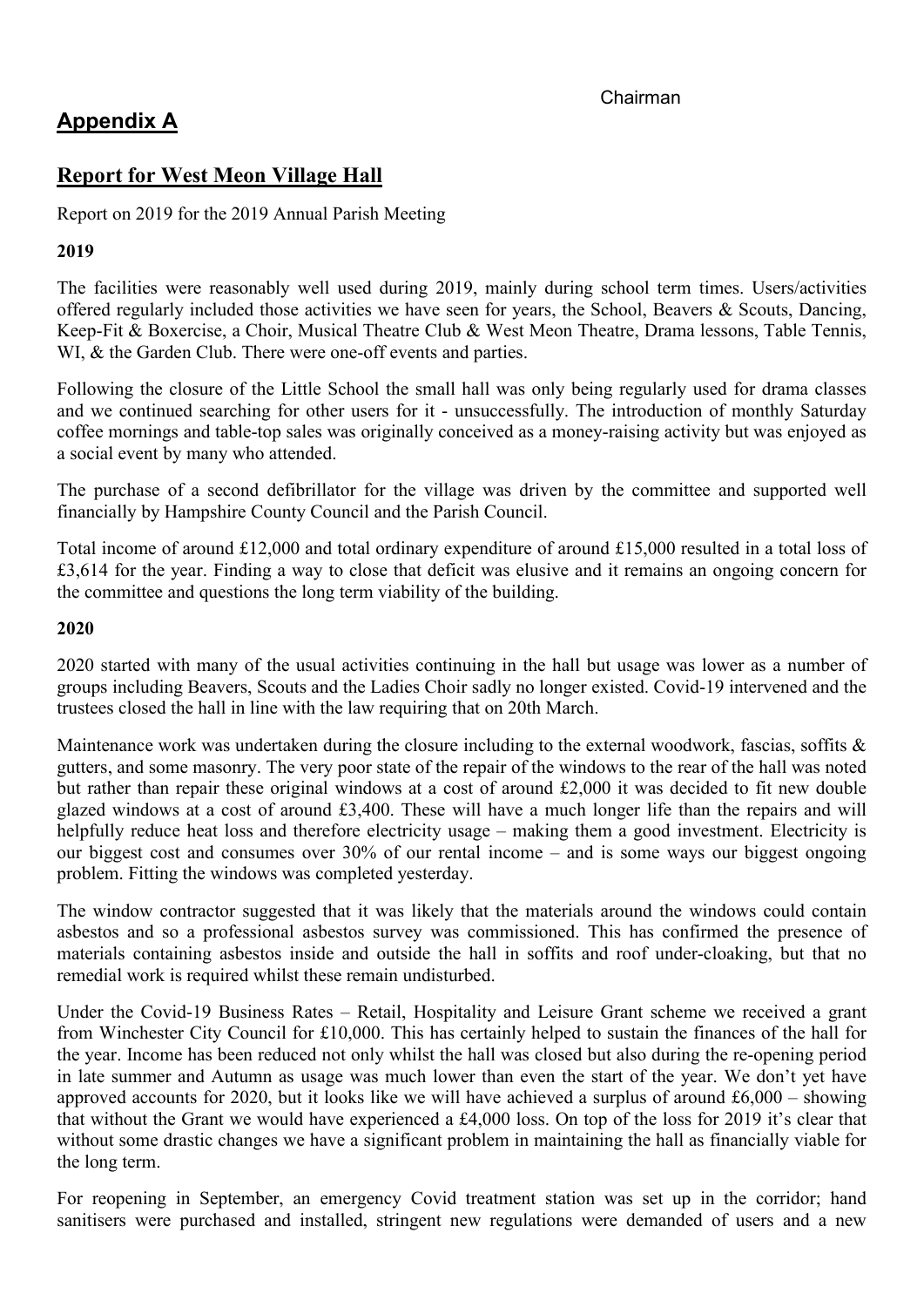cleaning regime instituted. The NHS Test and Trace application was also supported with QR codes on entry.<br>The hall closed again in November, reopened briefly, then closed again in December. It remains closed at<br>present to cleaning regime instituted. The NHS Test and Trace application was also supported with QR codes on entry.<br>The hall closed again in November, reopened briefly, then closed again in December. It remains closed at<br>present to

cleaning regime instituted. The NHS Test and Trace application was also supported with QR codes<br>The hall closed again in November, reopened briefly, then closed again in December. It remains<br>present to everyone except the cleaning regime instituted. The NHS Test and Trace application was also supported with QR codes on entry.<br>The hall closed again in November, reopened briefly, then closed again in December. It remains closed at<br>present to cleaning regime instituted. The NHS Test and Trace application was also supported with QR codes on entry.<br>The hall closed again in November, reopened briefly, then closed again in December. It remains closed at<br>present to cleaning regime instituted. The NHS Test and Trace application was also supported with QR codes on entry.<br>The hall closed again in November, reopened briefly, then closed again in December. It remains closed at<br>present to cleaning regime instituted. The NHS Test and Trace application was also supported with QR codes on entry.<br>The hall closed again in November, reopened briefly, then closed again in December. It remains closed at<br>present to cleaning regime instituted. The NHS Test and Trace application was also supported with QR codes on entry.<br>The hall closed again in November, reopened briefly, then closed again in December. It remains closed at<br>present to cleaning regime instituted. The NHS Test and Trace application was also supported with QR codes on entry.<br>The hall closed again in November, reopened briefly, then closed again in December. It remains closed at<br>present to law. eleaning regime instituted. The NHS Test and Trace application was also supported with QR codes on entry.<br>The hall closed again in November, reopened briefly, then closed again in December. It remains closed at<br>present to cleaning regime instituted. The NHS Test and Trace application was also support<br>The hall closed again in November, reopened briefly, then closed again in Dece<br>present to everyone except the school.<br>In all conversations abo cleaning regime instituted. The NHS Test and Trace application was also supported with QR codes on entry.<br>The hall closed again in November, reported briefly, then closed again in December. It remains closed at<br>present to cleaning regime instituted. The NHS Test and Trace application was also supported with QR codes on entry.<br>The hall closed again in November, reopened briefly, then closed again in December. It remains closed at<br>present to In all conversions about whether the behavior of the chiral should be closed or open, and what usage is permitted when open,<br>The II conversations about whether the ball should be closed or the benefit of the inhibital<br>the In all conversations about whether the hall should be closed or open, and what usage is permitted when open,<br>the trustess bear in mind the purpose of the charrity which talks about the fasility being 'held upon trust for<br>t the trustees bear in mind the purpose of the charity which talks about the facility being 'held upon trust for<br>the purpose of physical and menula training and recreation.....for the benefit of the inhabitants of the respec the purpose of physical and mental training and recreation.....for the benefit of the inhabitants of the Parish and mental to deny residents the Parish to deny residents the right to use the Hall. But our overriding though of West Meon' - and that this is of course the sole reason for the hall's existence. So we are erry peluciant<br>to deny residents the right to use the Hall. But our overriding thought is to ensure the health and safety of al

# COVID-19

o dely resuems are pair to use the rail. But our overtinal induction and safety or detail and safety or detail and the rustees, as well as all residents of the parish. And of course we have to obey allows:<br>
Names, the clea

law.<br>
When we can reopen to other usage is currently unknown.<br> **Appendix B**<br> **Hampshire County Council Divisional Report for:**<br>
West Meon Annual Parish Council Meeting<br>
COVID-19<br>
The pandemic is still very much with us. Pr When we can reopen to other usage is currently unknown.<br> **Appendix B**<br> **Hampshire County Council Divisional Report for:**<br> **COVID-19**<br> **COVID-19**<br> **COVID-19 bases are continuing to support of the parademic is for<br>
The pand Appendix B**<br> **Hampshire County Council Divisional Report for:**<br> **West Meon Annual Parish Council Meeting**<br> **COVID-19**<br> **COVID-19**<br> **COVID-19**<br> **C** cases the restriction of the restriction on the restriction of the restri **Appendix B**<br> **Hampshire County Council Divisional Report for:**<br> **West Meon Annual Parish Council Meeting**<br> **COVID-19**<br>
The pandemic is still very much with us. Professor Chris Whitty's persistent advice is for<br>
each of u **Hampshire County Council Divisional Report for:**<br> **COVID-19**<br> **COVID-19**<br> **COVID-19**<br> **COVID-19**<br> **COVID-19**<br> **COVID-19**<br> **COVID-19** data [Headth and social care [Hampshire County Council<br> **COVID-19** data [Headth and soc Hampshire County Council Divisional Report for:<br>
West Meon Annual Parish Council Meeting<br>
COVID-19<br>
The pandemic is still very much with us. Professor Chris Whitty's persistent advice is for<br>
Hengshire COVID-19 data jleads West Meon Annual Parish Council Meeting<br>
COVID-19<br>
The pandemic is still very much with us. Professor Chris Whitty's persistent advice is for<br>
accho of us to assume that we are carrying the virus and therefore to behave ac **COVID-19**<br> **COVID-19**<br> **COVID-19**<br> **COVID-19**<br> **COVID-19**<br> **COVID-19**<br> **COVID-19** data [leads are carrying the virus and therefore to behave accordingly –<br>
obey the rules. For up to date, data please sec:<br> **Hampshire COV COVID-19**<br>The pandemic is still very much with us. Professor Chris Whitty's persistent advice is for The pandemic is still very meach we are carrying the virus and therefore to behave accordingly – obey the rules. For up each of us to assume that we are carrying the virus and therefore to behave accordingly –<br>Hampshire COVID-19 data | Health and social care | Hampshire County Council<br>
(hants.goy.uk) and for the Hampshire COVID-19 weekly da obey the rules. For up to date, data please see:<br>Hampshire COVID-19 data | Health and social care | Hampshire County Council<br>
<u>(hants.gov.uk</u>) and for the Hampshire COVID-19 weekly datapack:<br>
Name of report Detail of repor **Hampshire COVID-19 data [Haalm an social care (Enlarge Figure 2001) The Covid-19 (Altants Sev, while Symmer of report Detail of report (hants gov.uk)<br>
Extended times for older people to use free bus passes.<br>
Hampshire Co** shopping for the controllants are the busing the coronavirus space.<br>
Shore County Council is continuing to support older residents during the Coronavirus<br>
Shore County Council is continuing to support older Person's Bus Pa shine County Council is continuing to support older restains during the Coronavirus<br>seak by removing the restriction on using free Older Person's Bus Passes before 9:30am<br>Monday 25<sup>th</sup> January 2021. The start time restrict example restriction on using tree Olier Person's Buse Passes betree 9:30am<br>Monday 25<sup>th</sup> January 2021. The start time restrictions will be lifted so people can use<br>bus pass at any time. This temporary change to the scheme pass at any time. This temporary change to the scheme is intended to continue<br>cols reopen to all students. This will also obely Hampshire residents take up COVID<br>ions when they are offered if they have early morning appoin books reopen to all students. This will also help Hampshire residents take up CO<br>ions when they are offered if they have early morning appointments, and to trave<br>limes for essential journeys such as those for food shopping

- 
- close.
- 
-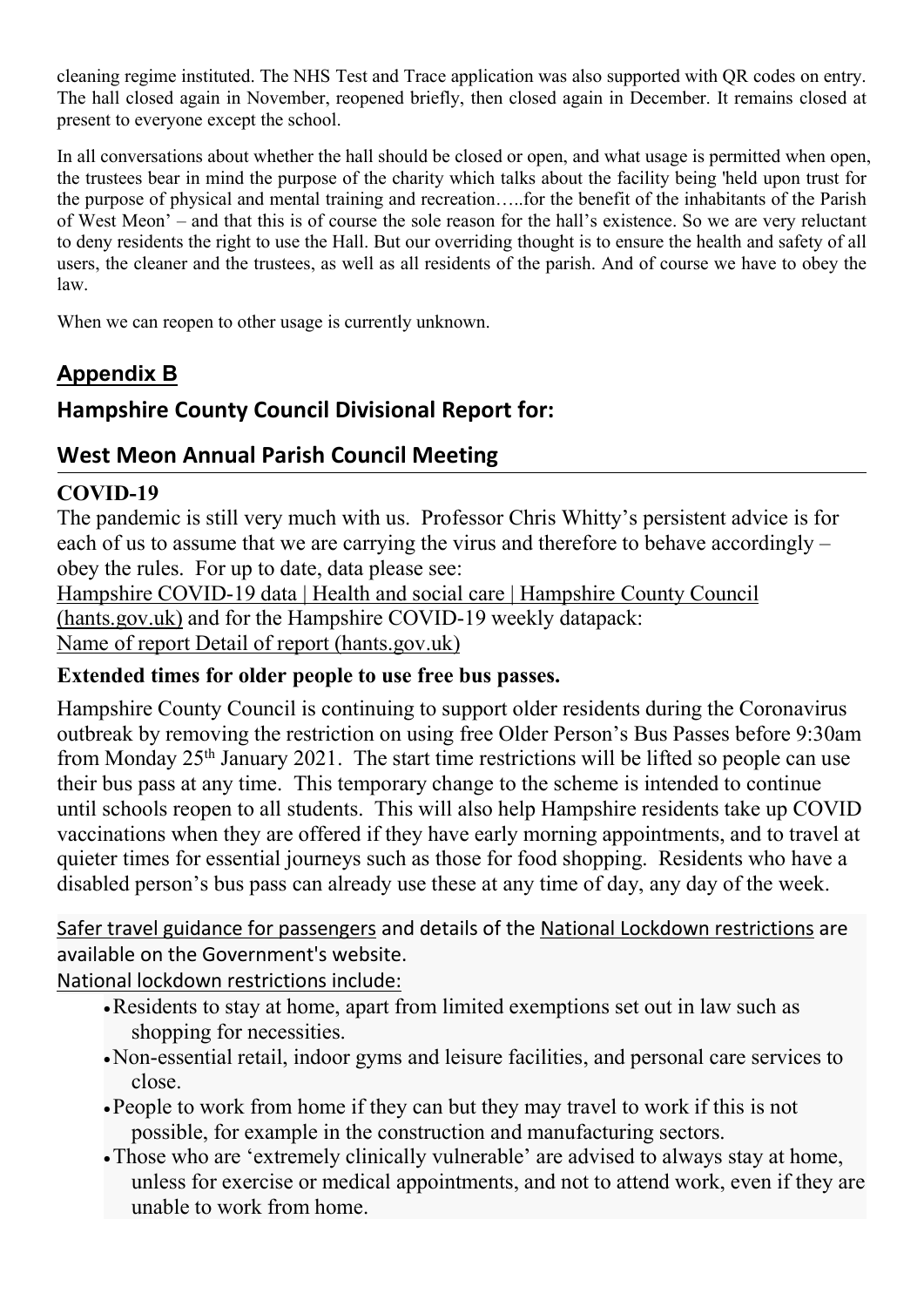Extra funding available to support children in need in Hampshire during February<br>half term and help for people whose income has been affected by COVID-19.<br>Extra funding worth more than £320,000 is being made available for Extra funding available to support children in need in Hampshire during February<br>half term and help for people whose income has been affected by COVID-19.<br>Extra funding worth more than £320,000 is being made available for **Extra funding available to support children in need in Hampshire during February**<br>**half term and help for people whose income has been affected by COVID-19.**<br>Extra funding worth more than £320,000 is being made available Extra funding available to support children in need in Hampshire during February<br>half term and help for people whose income has been affected by COVID-19.<br>Extra funding worth more than £320,000 is being made available for **Extra funding available to support children in need in Hampshire during February**<br>half term and help for people whose income has been affected by COVID-19.<br>Extra funding worth more than £320,000 is being made available fo **Extra funding available to support children in need in Hampshire during February**<br>half term and help for people whose income has been affected by COVID-19.<br>Extra funding worth more than £320,000 is being made available fo **Extra funding available to support children in need in Hampshire during February**<br>half term and help for people whose income has been affected by COVID-19.<br>Extra funding worth more than £320,000 is being made available fo **Extra funding available to support children in need in Hampshire during February**<br>half term and help for people whose income has been affected by COVID-19.<br>Extra funding worth more than £320,000 is being made available fo **Extra funding available to support children in need in Hampshire during February** half term and help for people whose income has been affected by COVID-19. Extra funding worth more than £320,000 is being made available fo **Extra funding available to support children in need in Hampshire during February** half term and help for people whose income has been affected by COVID-19. Extra funding worth more than £320,000 is being made available f **Extra funding available to support children in need in Hampshire half term and help for people whose income has been affected by** Extra funding worth more than £320,000 is being made available for and charitable organisa and charitable organisations to provide activities and food for vulneral<br>during the February half term school holiday. Families and individual<br>financially, due to the impact of the COVID-19 pandemic and lockdow<br>reminded th during the February half term school holiday. Families and individuals struggling to e<br>financially, due to the impact of the COVID-19 pandemic and lockdowns, are being<br>reminded that help to pay for food and energy, as well



1. Response to pandemic Winchester City Councillor Report January 2021<br>
1. Response to pandemic Winchester City Councillor Report January 2021<br>
1. Response to pandemic Winchester City Councillor Report January 2021<br>
1. Res particle of the magnitude of the bandemic Microsofter City Council and the space<br> **SAFE** (*Secular Library 2021*<br> **Appendix C**<br> **Appendix C**<br> **Appendix C**<br> **Appendix C**<br> **Appendix C**<br> **Appendix C**<br> **Alexandemic Winchester Example for the Found on the Council's cover** ( $\theta$  and space<br> **Cover Council Council** Space<br> **Council Council Space**<br> **Example for Meon Valley Division**<br> **Example Found on the Council Space at the graphic Below of the Example 12** Wash<br> **Example 12** Wash ands<br> **Covernment of Memorial Council**<br> **Example 12** Manuary 2021<br> **Appendix C**<br> **West Meon Parish Meeting Winchester City Councillor Report January 2021**<br> **Appendix C**<br> **West Meon Pari Example 1998 SAFE**<br> **Example 1999 Connect Council Space**<br> **Example 1999 Council 28<sup>th</sup> January 2021**<br> **Appendix C**<br> **West Meon Parish Meeting Winchester City Councillor Report January 2021**<br> **Appendix C**<br> **West Meo SAFE**<br> **Cliff Roger Huxstep**<br> **Cliff Roger Huxstep**<br> **Hampshire County Council**<br> **Appendix C**<br> **West Meon Parish Meeting Winchester City Councillor Report January 2021**<br> **Appendix C**<br> **West Meon Parish Meeting Winchester CIIr Roger Huxstep**<br> **Member for Meon Valley Division**<br> **Hampshire County Council**<br> **Appendix C**<br> **Appendix C**<br> **Appendix C**<br> **OVest Meon Parish Meeting Winchester City Councillor Report January 2021**<br>
1. Response to pand Clir Roger Huxstep<br> **Hampshire County Council**<br> **Hampshire County Council**<br> **Appendix C**<br> **West Meon Parish Meeting Winchester City Councillor Report January 2021**<br>
1. Response to pandemic Winchester City Council's princip CIIr Roger Huxstep<br> **Appendix C**<br> **Example For Meon Valley Division**<br> **Appendix C**<br> **West Meon Parish Meeting Winchester City Councillor Report January 2021**<br>
1. Response to pandemic Winchester City Council's principal foc Least Transport is a matter of the particle and the deferral of the deferred to the deferred to the deferred of the deferred of the paneline County Council of Report January 2021<br> **Appendix C**<br>
West Meon Parish Meeting Win 28<sup>th</sup> January 2021<br> **Appendix C**<br> **C**<br> **West Meon Parish Meeting Winchester City Councillor Report January 2021<br>
1. Response to pandemic Winchester City Council's principal focus since the outbreak of the<br>
pandemic has be** Hampshire Courty Council<br> **Appendix C**<br>
West Meon Parish Meeting Winchester City Councillor Report January 2021<br>
1. Response to pandemic Winchester City Council's principal focus since the outbreak of the<br>
pandemic has bee **Appendix C**<br>West Meon Parish Meeting Winchester City Councillor Report January 2021<br>1. Response to pandemic Winchester City Council's principal focus since the outbreak of the<br>pandemic has been on addressing issues arisin **Appendix C**<br>West Meon Parish Meeting Winchester City Councillor Report January 2021<br>1. Response to pandemic Winchester City Council's principal focus since the outbreak of the<br>pandemic has been on addressing issues arisin West Meon Parish Meeting Winchester City Councillor Report January 2021<br>1. Response to pandemic Winchester City Council's principal focus since the outbreak of the<br>pandemic has been on addressing issues arising from Corona **THE SET THE THE SET THE SET THE SET THE SET THE SET THE SET THE SET THE SET THE SET THE SET THE SET THE SET THE SET THE SET THE SET THE SET THE SET THE SET THE SET THE SET THE SET THE SET THE SET THE SET THE SET THE SET T** 1. Response to pandemic Winchester City Council's principal focus since the outbreak of the pandemic has been on addressing issues arising from Coronavirus. Its definitive list of advice can be founcil when Council's websi 1. Response to pandemic Winchester City Council's principal focus since the outbreak of the pardemic has been on addressing issues arising from Coronavirus. Its definitive list of advice can be found on the Council's websi pandemic has been on addressing issues arising from Coronavirus. Its definitive list of advice can<br>be found on the Council's website at https://www.whichester.gov.uk/coovid19. The graphic below<br>illustrates Winchester City be found on the Council's website at https://www.winchester.gov.uk/covid19. The graphic below<br>illustrates Winchester City Council's response to the pandemic, including the scale of Government<br>grants distributed by the Coun illustrates Winchester City Council's response to the pandemic, including the scale of Government<br>grants distributed by the Council to businesses, ensuring support is available for the vulnerable and<br>preparing for the peri